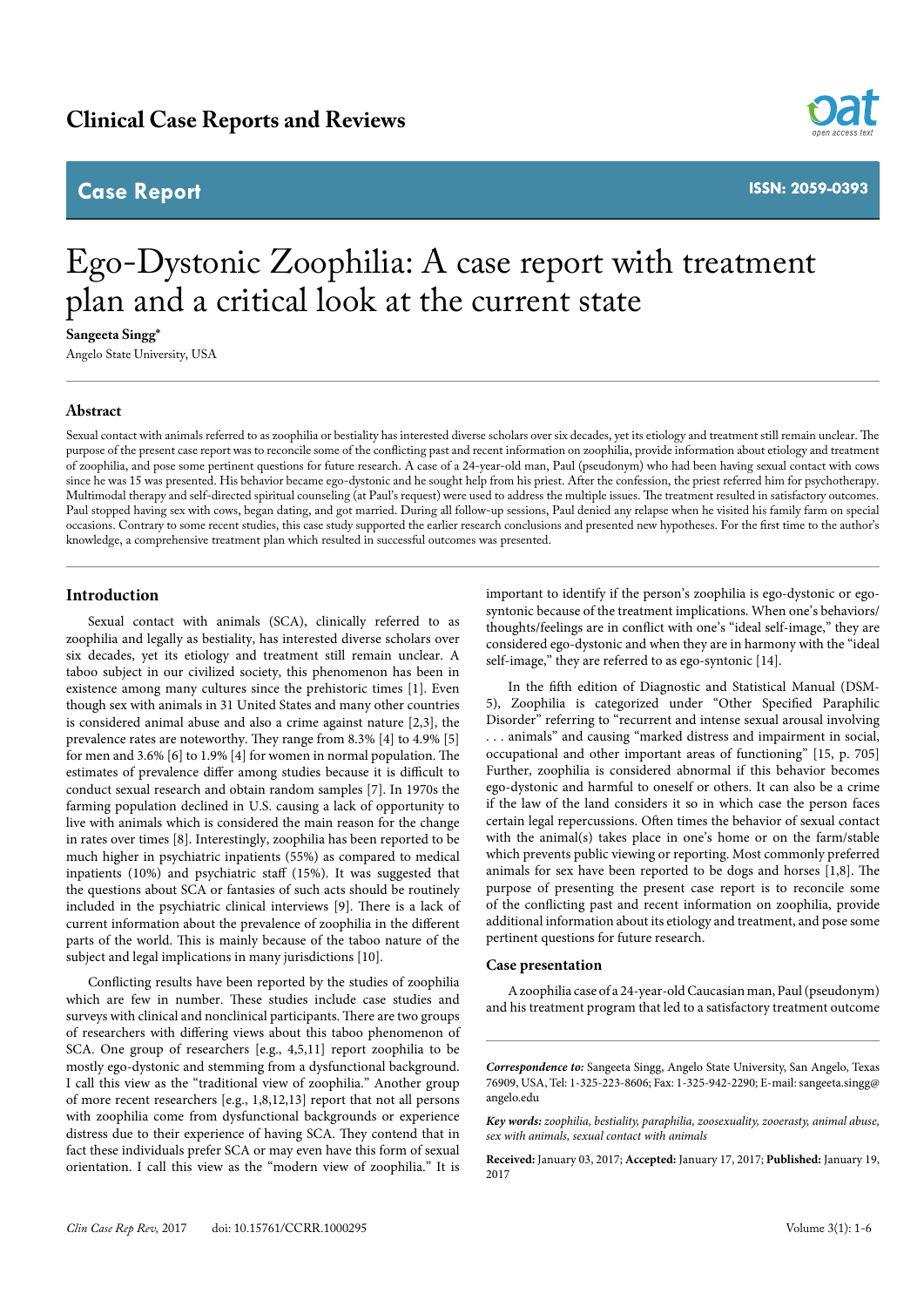is presented after obtaining his signed Post-Treatment Informed Consent for publishing this case report. The consent form stated that Paul's real name, residence, schools, and work places would be kept confidential to protect his identity; thus, all identifying data about Paul has been changed for this report to protect his identity. He was referred for psychotherapy by his priest, Fr. John (pseudonym) after his confession of sexual contact with cows at his father's farm. During the initial interview, he identified this to be his major issue since he was 15 years old and stated that he had "made a mess of his life." He said he was afraid to see me, but Fr. John "insisted that I see you." He admitted being very uncomfortable talking about this and stated that he "definitely could not talk about all this to a man." I reassured him about the confidentiality, about my role in helping people finding answers to their issues, and the collaborative nature of the process. I invited him to help me fully understand the antecedents of his behavior and its impact on his life. I also thanked him for trusting me. My display of respect and reassurance seemed to reduce his embarrassment. I explained to Paul that best thing going for him at the time was his discomfort and decision to change even though the change would require hard work, discipline, and a real commitment on his part. Paul said he was willing to make changes because he was "sick of feeling bad."

He indicated that his sexual behavior was impacting several areas of his life and making it very "difficult to continue." He denied suicidal ideation at the time he came to see me, but admitted having it before he went for confession with Fr. John. I gave him the Multimodal Life-History Questionnaire (MLHQ) to complete because sexual disorders are often part of a wider range of dysfunction requiring multimodal approach [16]. Multimodal therapy by Lazarus seeks to understand and intervene at seven levels of human functioning: behavior, affect, sensation, imagery, cognition, interpersonal relations, and drugs and biological factors (BASIC I.D.). Because Paul's case also involved the spiritual dimension, multimodal orientation is the best approach to incorporate this aspect. "Faith" or "Spiritual" components are part of the cognitive and affective aspects [16] of human functioning and can be addressed very well within the multimodal therapeutic plan. Thus multimodal therapy and psychospiritual counseling (at Paul's request) were used to address the multiple issues presented by Paul. It took two sessions to go over the multiple issues related to his presenting problem and background after he completed the MLHQ. The following relevant information was revealed from the questionnaire and the clinical interview.

A 17 years old cousin visiting from another state introduced Paul to having sexual contact with cows. The cousin told him that he preferred this to masturbation. Paul continued this behavior on a weekly basis or more for about 9 years. In addition to farming, his father raised and sold beef cows regularly, thus, there were several cows that Paul "used" for this purpose. Paul said, "Since I moved to the city two months back, I have not physically done it, but had a few dreams about it." He did not report feeling emotionally attached with any of the cows.

The youngest of three children of Catholic parents, Paul stated that his parents did not want another child when he was born. Paul was 11 and 13 years younger than his two brothers. He described his parents as hardworking and busy who did not have much time for him. Being a loner he rarely did things with his friends from school, partly because he lived on a large farm far away from other schoolmates. He did not have any close friends. His father and two older brothers liked hunting, but they did not like taking Paul with them because he was too young. He said he often felt rejected when he was left with mother at home. Later when he became older he was allowed to go hunting with

them, but he felt bad seeing the animals being killed. Thus, he stopped accompanying them for this activity for which they often called him "sissy."

Paul said he was not very close to his father and brothers, but he felt closer to his mother and helped her with cooking and cleaning. However, he couldn't recall either of his parents ever telling him that they loved him or being supportive when he felt bad or alone. He spent a lot of time alone watching TV and fantasizing about being an actor and a singer. Paul denied any childhood sexual abuse, but felt that he was emotionally abused by his brothers and father. He said his parents and brothers often teased him about his singing.

Paul did "okay" in high school and at age 23, he completed his Bachelor's degree and began working in a local business. After 10 months he left his small rural community and moved to a city to work for a large retail store. On exploring further, Paul reported being shy and did not date girls in high school, but dated two girls in college. He kissed them but did not have sexual intercourse with them because he was afraid of intimacy. He reported that he really liked the last girl he dated but could not bring himself to have sex with her because of his feelings of self-inadequacy and fear about "giving her some disease." I commended him for acting responsible in this respect. His fear was that he might have some "strange disease" because he read about the diseases one can acquire from animals. He felt that God might punish him with some disease for his sins as He did the "Egyptians" (in the Bible). He often referred to God and Bible while talking about his SCA problems. He said he attended church with his family, but felt "like a hypocrite," especially after partaking of the Eucharist; he had to do this because his family and other people were watching. Even though, Fr. John was mainly working with Paul regarding his spiritual issues, he was allowed to talk freely about them in his sessions with me as well because his behavior, affect, and spirituality were strongly intertwined. Fr. John used Alcoholics Anonymous 12 Step Program principles [17] with Paul. The Alcoholics Anonymous 12 steps program is a standard for recovery from nearly any kind of addiction. Surrendering to the higher power is one of the major parts of this program, which was highly stressed by Fr. John while working with Paul.

Paul seemed to know a lot about zoophilia and bestiality. When I asked him how he knew all this, he said he had read up on it and tried to help himself several times. I commended him for his insights and desire to change. I advised him that I did not have any magic bullet for fixing his problem, and that the power to change was within himself. I also told him that several factors were in his favor. The fact that he was so miserable about his situation, had insights into his behavior, and was motivated to change were indicators of a good prognosis if he would invest his time and energy in exploring and changing his situation. I suggested that he should follow a self-directed spiritual program with Fr. John and it will remain an important part of his therapeutic plan. Leaving the farm, moving to the city, and stopping all work which involved cows or any other animals were considered important basic steps of the treatment. Paul felt that he still needed to forgive himself and feel okay as a man and had strong feelings of guilt and shame about "abusing the innocent creatures of God who had no say." He stated, "I can't live with myself anymore" and "if Bible is correct, then I can be saved and transformed." Now and then his eyes would become teary while talking about various events and difficult feelings. When persons begin experiencing "marked distress and impairment in social, occupational and other important areas of functioning," [15] then they feel motivated to seek treatment. Such egodystonic (causing mental pain) cases have a better prognosis than those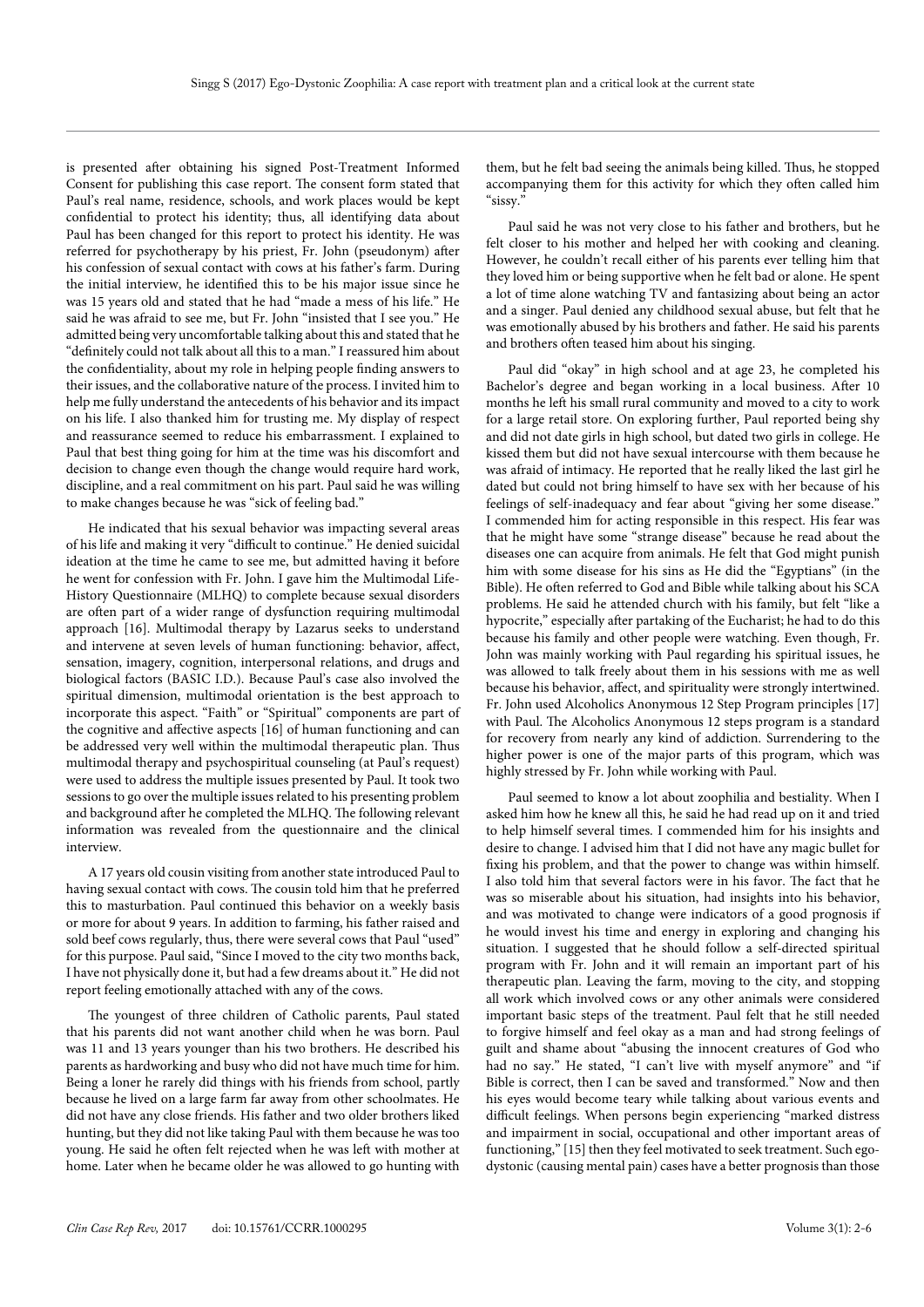who do not feel significantly disturbing feelings about their behavior or are ego syntonic [14]. Ego-dystonic zoophilia is accompanied with great mental anguish, shame, anxiety, hopelessness and depression, all symptoms experienced by Paul.

#### **Therapeutic process**

I observed Paul to be an intelligent, likeable, and sensitive young man who had made some self-defeating choices facilitated by loneliness, boredom, feelings of rejection, and some situational factors. Of the many issues presented by Paul, I narrowed them down to select key issues assessed with respect to the BASIC I.D. of Multimodal Therapy [16]. Paul's Multimodal Profile is presented in Table 1.

Paul's behavior, affect, and cognition were identified involving the most troubling symptoms and were considered the major areas of focus in Paul's treatment. Before beginning the treatment program for the major problem areas, some other measures were taken regarding his other issues. For example, Paul reported that drinking a glass of wine reduced his anxiety and helped him to sleep better. After educating Paul on use of alcohol for self-medication, diet, and sleep hygiene, I taught him some quick techniques of relaxation and gave a relaxation tape to be used at home. He liked the guided imagery and breathing exercises as healthier alternatives. Because of his fear of zoonoses, a referral to an urologist was made in a different city for a complete check-up. The diseases that can be transmitted from animals to humans are called zoonoses. Of over 200 identified zoonoses, information about 39 most prevalent zoonoses is available at the Washington State Department of Health website [18]. Three most dangerous ones are Leptospirosis (leading to meningitis), Echinococcosis (causing cysts to grow in the liver, brain, lungs, and other organs), and Rabies [19]. SCA is also a risk factor for penile cancer. In a study of 118 penile cancer patients, 44.9% patients had reported SCA [20]. I was not aware of all of these diseases and reading what Paul prompted me to read was an eye opener. After

six weeks into therapy, Paul received a clean bill of health from his doctor regarding the zoonoses. He felt relieved and his doctor advised him not to resume SCA.

With the basic interventions in place, I began working with Paul's modality profile by implementing the techniques listed in Table 1. The reason for each technique was explained to Paul to his satisfaction. He was reminded several times that the therapeutic process was collaborative and the power lied with him for the success of therapy. He was reinforced with praise at every step toward his goals. The therapy continued for 32 weekly sessions and 12 follow-up sessions. Paul liked his job and felt his superiors liked him. This became a big plus for Paul's treatment. This built his self-esteem and sense of independence plus the contact with his co-workers served to further bolster his mood.

The main treatment goals for any paraphilia are extinguishing the maladaptive behavior and preventing the relapse. The first goal was achieved by Paul himself leaving the farm and forsaking any opportunity to be around cows. His new environment included his new church, apartment complex, and work place. The rest of the therapeutic interventions were geared toward learning and practicing the new behaviors to replace the maladaptive ones and preventing a relapse. I used the techniques listed in Table 1 to deal with different issues under the seven modalities. The drugs/biological issue was resolved with the urologist's report which also alleviated to some extent the fear of getting intimate with a woman and that God was punishing Paul with some bad disease. The aversive imagery was beneficial for changing the behaviors and the content of the dreams. Directing Paul's sexual energy toward women and using this as a substitute for the SCA required multiple maneuvers at the same time. For example, while working at the behavior modality, cognition and imagery were also worked at the same time.

Because Lazarus considered it "necessary" for people to imagine

**Table 1.** Multimodal Profile of Paul.

| <b>Modality/Problem</b>                                                                                                                       | <b>Treatment</b>                                                                                           |
|-----------------------------------------------------------------------------------------------------------------------------------------------|------------------------------------------------------------------------------------------------------------|
| <b>Behavior</b>                                                                                                                               |                                                                                                            |
| Habitual Sexual contact with cows                                                                                                             | Aversive imagery, Stimulus control, Abstinence and substitution                                            |
| Avoidance of intimacy with women                                                                                                              | Relational therapy, Disputation of irrational ideas, Paradoxical intention                                 |
| Trouble falling asleep                                                                                                                        | Relaxation and Prayer (Paul's suggestion)                                                                  |
| Affect                                                                                                                                        |                                                                                                            |
| Anxiety attacks                                                                                                                               | Anxiety-management training, Guided imagery                                                                |
| Depressed mood                                                                                                                                | Feeling identification, Ellis' A-B-C-D-E paradigm                                                          |
| Guilt, shame with spiritual overtones                                                                                                         | Self-instruction training, Total surrender to God & prayer (Paul's suggestion/work with Fr. John)          |
| Feelings of isolation                                                                                                                         | Social activities supported by Paul's work, Volunteering/helping the disadvantaged                         |
| <b>Sensation</b>                                                                                                                              |                                                                                                            |
| Having a disease                                                                                                                              | Disputation of irrational ideas, medical check-up                                                          |
| Imagery                                                                                                                                       |                                                                                                            |
| Dreams of having sex with cows or becoming a cow                                                                                              | Gestalt dream work; Empty chair                                                                            |
| Being ridiculed/teased by brothers and father                                                                                                 | Desensitization, Time projection (forward)                                                                 |
| Cognition                                                                                                                                     |                                                                                                            |
| Repeating thoughts:<br>"I must be demon possessed,"<br>"Why do I continue even though<br>I know it is wrong?"<br>"I have sinned against God." | Disputation of irrational ideas<br>Thought stopping, Reframing,<br>spiritual dialog sessions with Fr. John |
| <b>Interpersonal Relationships</b>                                                                                                            |                                                                                                            |
| Discomfort around father/brothers                                                                                                             | Assertiveness training, Reframing, Empty-chair                                                             |
| Distance from God and fellowmen                                                                                                               | Joining the young singles' group in church, Spiritual therapy with Fr. John                                |
| No friends                                                                                                                                    | Friendship training                                                                                        |
| Drugs/Biological                                                                                                                              |                                                                                                            |
| Physical health concerns                                                                                                                      | Referral to an M.D. for full check up                                                                      |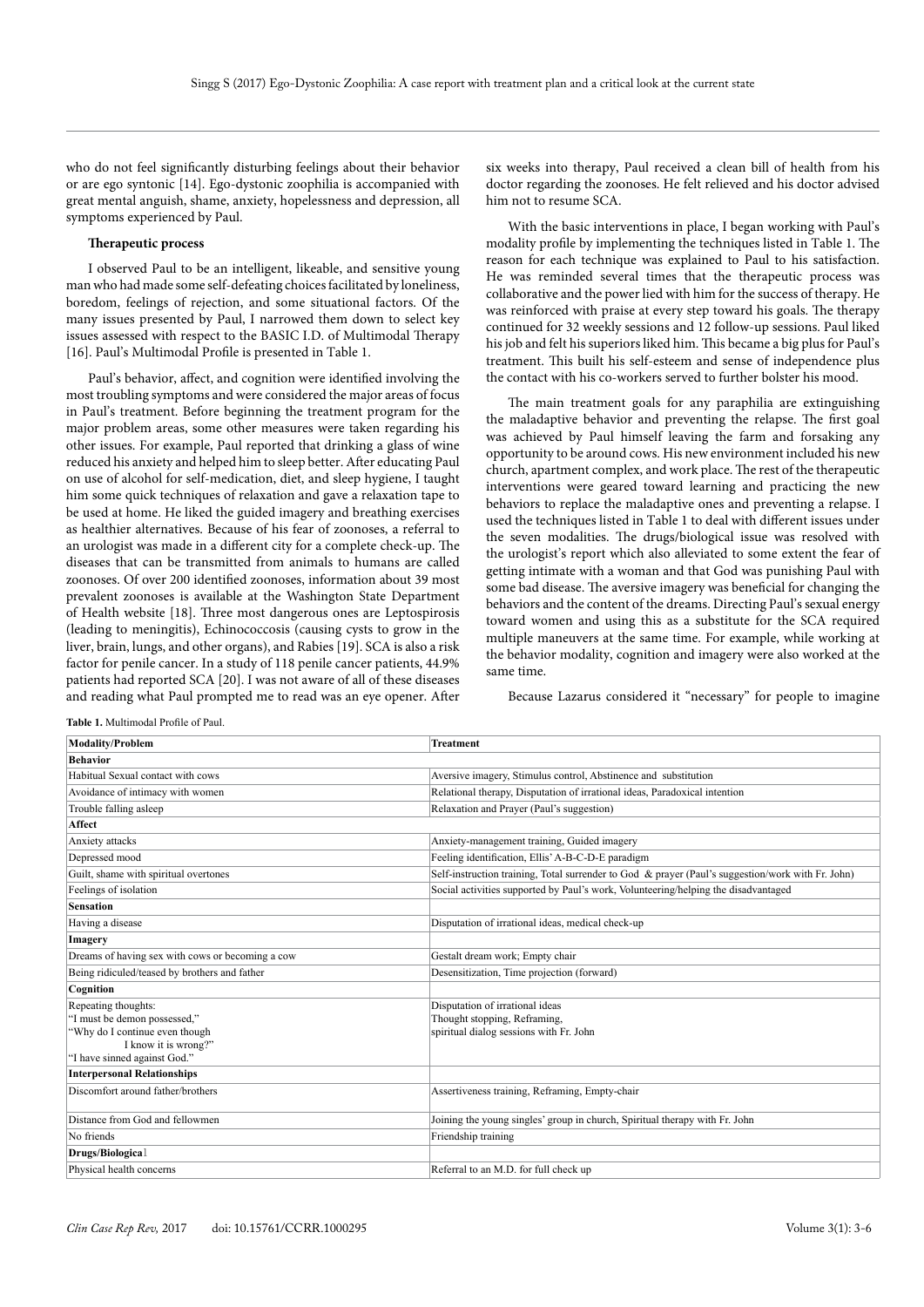what they want before they can actually achieve it [16], one of the things I had Paul do regularly was to imagine seeing himself with a beautiful lady eating, singing, hugging, kissing, and doing any other activities he enjoyed. I instructed him to leave off the sexual intercourse from the imagery. I did this for two purposes: (1) for him to stay true to his Catholic values; and (2) to use this instruction as a paradoxical intention. Paradoxical intention is somewhat like reverse psychology. In Paul's case, I felt either of the two outcomes was going to be helpful. If Paul did not have sexual intercourse with the lady in the imagery, it would protect him from feeling guilty due to violation of his Catholic values. However, if he did opposite and have sexual intercourse in the imagery, it would encourage and provide a future avenue to having sex with a woman. Paul experienced both options with this exercise. I also had him describe a day from the time he wakes up to the time he goes to sleep five years in the future. This exercise clarified his values and future goals, which helped Paul progressing with his goals even after the therapy was terminated.

A lot of time was spent on friendship training, disputation of irrational ideas, empty chair, Gestalt dream work, assertiveness training, reframing, and using A-B-C-D-E paradigm. Sometimes, Paul would relate what he talked with Fr. John and how it applied to his current issues. Our work together remained client-entered with active listening and reflection of feelings even when cognitive or behavioral techniques were used. After the dream work and the aversive imagery, Paul reported that his dreams about cows had become infrequent. After 23 sessions and completion of friendship training, disputation of irrational ideas, dream work, and guided imagery, Paul indicated that he was ready to put in practice what he had learned. He met a young lady in his singles' group who seemed to like him and he wanted to ask her for a date. Both Fr. John and I agreed that this was a good idea; however, I suggested that Paul should move slowly into this relationship. The young lady and Paul began doing a lot of fun things including going to the movies, attending church functions together, shopping, eating out, and swimming in the local lake. Paul reported kissing her and feeling a strong attraction to her. But both of them decided not to have sexual intercourse because of their Catholic belief system. Fr. John and Paul also worked a lot on understanding who Paul was in Christ and forgiveness of his sins. He felt that Eucharist after he had confessed his mortal sin of SCA was healing, restoring and cleansing of his mind, body and soul. His work with Fr. John had powerful and changing impact on his belief that he had sinned against God and that God would punish him. He began talking more about "Good God" and himself as the "forgiven." Also, he forgave his brothers, parents, and himself for violating the "innocent creatures of God." A lot of reframing and empty chair work went into effecting this outcome.

After 30 sessions, I felt it was time to test the strength of aversive conditioning about SCA and new insights into his relationships with his father and brothers. Thus, I asked him to go for one night visit to his father's home. I asked him to invite his girlfriend to go with him. He reported that all went well and he did not feel the need or urge to have sexual contact with cows. In fact, he reported feeling nauseated with the smell of the pasture and week in his legs if he went closer to the area where the cows were grazing. He also had developed aversion to beef which was an unintended side effect of the aversive imagery. He also said that he felt more at ease with his parents and brother. His father reacted to his new demeanor positively. I asked him to repeat the visit for two nights for upcoming Thanksgiving holiday. He reported that his girlfriend could not accompany him but he invited a foreign

student instead who lived in his apartment complex to go home with him for Thanksgiving. He said he remained busy with his friend and the family and helping his mother in the kitchen. The SCA issues did not emerge.

After a couple more sessions I told Paul that it was time to end the weekly therapy sessions. Paul felt a bit apprehensive about not seeing me every week, but felt better after we decided to meet for the follow-up sessions to check on his continued progress. In order to assess if the gains made by Paul continued over five years, 12 follow-up sessions were scheduled: 2 sessions after two weeks interval, 4 every month, 3 every three months and 1 every year for three years. I gave Paul permission to call me anytime he felt an issue had resurfaced or he needed to discuss anything before our follow-up sessions. Fr. John remained actively involved in providing the spiritual support to Paul as needed until Fr. John moved to another town. But he continued keeping in touch with Paul via phone. Paul began going for confession as needed to the priest in his new church in the city. He said he had not needed to confess about any additional sins involving SCA.

During the follow-up session-10, Paul discussed his decision to get married to his girlfriend. Both of them met with their priest for pre- and post-marital spiritual counseling. They had decided early on to postpone having a sexual intercourse until after their wedding. However, at different times, Paul reported masturbating with various fantasies of being with his girlfriend after which he had to go for confessions with Fr. John. Both Fr. John and I agreed that at least these experiences were not with the fantasy of being with the cows. Nevertheless, abstinence remained a strong goal behaviorally and spiritually for Paul until he got married at the age of 27. Not being a Catholic myself, empathizing with Paul was a challenge at times.

#### **Treatment outcome**

Paul reported tangible gains by separating from the SCA: sleeping better and feeling more rested, feeling more relaxed and enjoying his work, not having to deal with the spiritual guilt and fear of having a disease due to his sexual behavior and sinning against God, feeling more confident and hopeful toward his future, feeling gratification from volunteer and social activities, having clear future goals and feeling more aware of his values and feelings, achieving a goal of female closeness and sex within the marriage, and feelings of accomplishment and increased self-esteem after succeeding with the therapy goals. As Paul's relationships with his father and brothers improved, mainly due to the changes on his part, he reported feeling less isolated and an important part of his family. His loving relationship and emotional intimacy with his girlfriend and subsequent marriage helped him feel more like other men and not "a freak" as he once put it. He said, "I never imagined the joy of sex I experience with my wife who gives herself to me with her full consent, maturity, and loving conversation; this was never available to me when I used cows to masturbate myself." He felt God had forgiven him and he had forgiven others and himself for violating "God's innocent creatures" (cows).

I told Paul that I was pleased with the progress he had made given the tendency of people with paraphilia to relapse. I stressed that it was important for him to continue practicing the things he had learned from Fr. John and me. Because he believed God had forgiven him and he had asked the forgiveness of all the animals he had violated, he did not feel the need to burden his wife with any of his past issues. Out of a list of many scriptures Paul carried around with him on two pages, I list the three he read to me to justify his decision about this issue: (1) " If we confess our sins, he is faithful and just to forgive us our sins,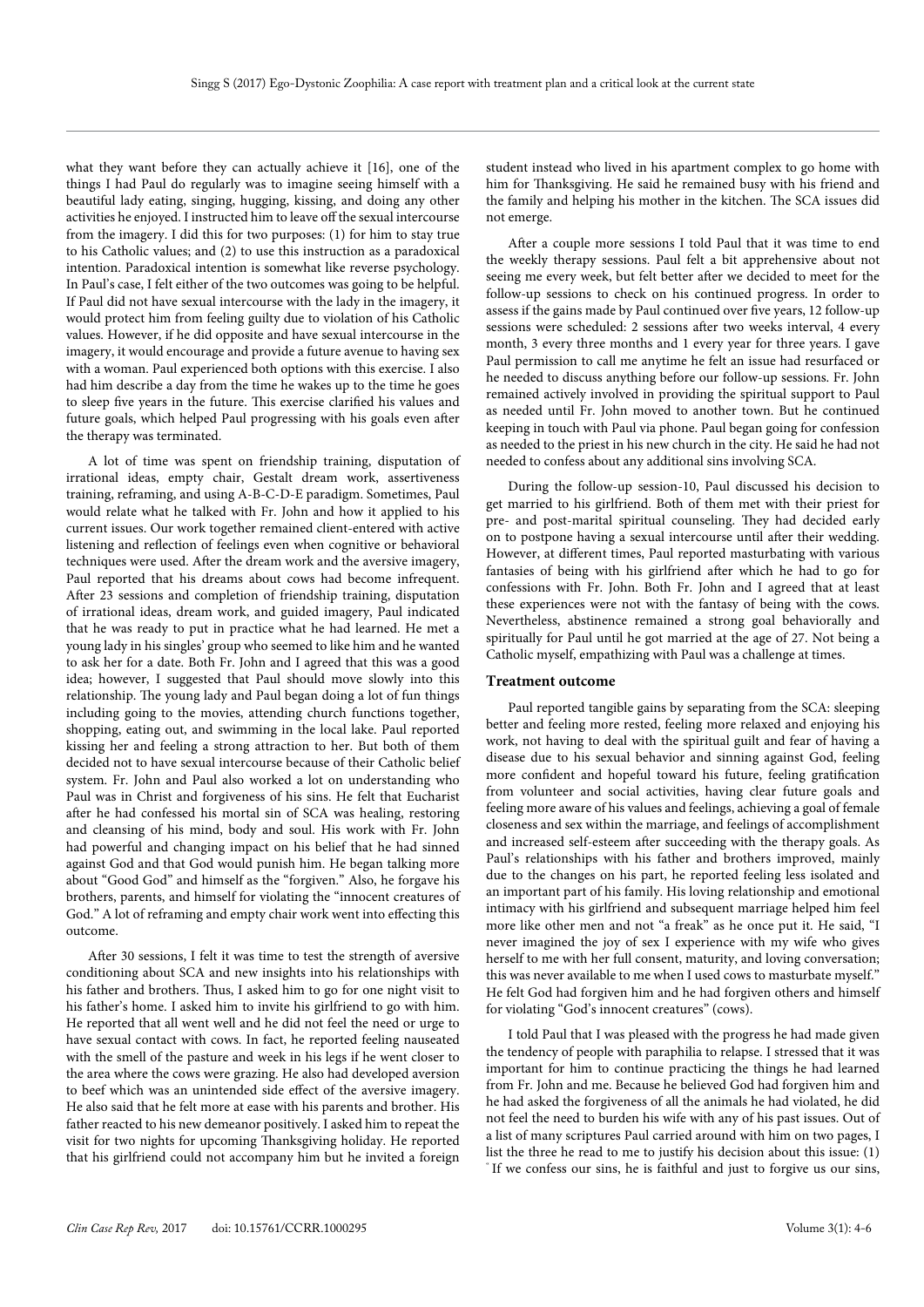and to cleanse us from all unrighteousness"- 1 John 1:9; (2) "And their sins and iniquities will I remember no more" - Hebrews 10:17; and (3) "Therefore if any man be in Christ, he is a new creature: old things are passed away; behold, all things are become new" - 2 Corinthians 5:17 [21].

During all follow-up sessions, Paul denied any relapse when he visited his family farm with his wife on special occasions. He said he will continue making short visits only on special occasions. Instead he invited his parents, brothers and their families to visit him and his wife in the city at different times.

## **Discussion**

The case of Paul shows that recovering from the ego-dystonic zoophilia is a process that requires considerable time, effort, and commitment. By acknowledging that one has a serious problem and it is causing a considerable personal discomfort, one can go on a journey of extinguishing the behavior and preventing the relapse with the help of a caring, open minded and skilled psychotherapist, a stance also supported by Miletski [8]. Paul's case of zoophilia displayed several causative factors reported in the literature, for example, living on the farm with free access to cows, isolated from others, introduced and reinforced by the cousin to SCA (a form of sex abuse), low social activity, fear of intimacy with women, and perceived rejection and emotional abuse by parents and brothers. Choice of SCA in this case was situational**,** mechanical, and a substitute for a lack of peer relationships. This picture coincides with the description of persons with zoophilia by the "traditional view of zoophilia" [4,5,11]. Paul's unexpected birth, lack of parental enthusiasm upon his arrival, and age difference between Paul and his brothers set a stage for Paul to feel emotionally rejected. His isolated living left Paul to invent his own personal world of entertainment which included his fantasies, singing, and sexual play with the cows, all which has been reported by other researchers as the antecedent factors [1,8,11]. He also felt inept in making friends and dating girls during his adolescent years, thus the sexual energies of a maturing young man got mixed up with cows under the influence of his cousin. Paul did not fit the classic case of low intellectual ability as reported by some researchers [4,8]. In fact, he was of above average intelligence which I consider was a strong factor for his good prognosis. The association of low intellectual ability and zoophilia was also questioned by some other researchers [13]. It is my contention that in order to have a chronic experience of zoophilia, one has to be of average or above average intelligence to invent ways to remain hidden from the public scrutiny and legal repercussions.

Paul's choice of SCA was a result of traditional causative factors and not a preference for SCA than the human sexual experience as has been indicated for some by the "modern view of zoophilia" [1,8,12,13]. Paul understood a lot about zoophilia through his readings which facilitated his therapy. I believe in educating the clients and making them understand the dynamics and etiology of their pathology, then enlisting their collaboration in combating the problem. In this case, Paul also educated me on the subject by sharing sources and asking questions for which I had to look up the answers. Also, Paul's case is a great example of including the most overlooked and yet an important dimension of human functioning, our spirituality. Including this aspect within the multimodality profile of Paul created a holistic treatment plan.

Being a legal offense in many states and countries, zoophilia is an important community health concern. To understand this phenomenon, it is critical to see the multimodal picture. Because there is a great paucity of research with this taboo subject, there is no clear answer to the question of etiology. Different cases display different sets of variables. Thus, at the present time, psychotherapists would need to look at each case with fresh eyes. In my opinion, multimodal approach is the best way to treat a case of zoophilia. Further, two key factors for success are ego-dystonic nature of the problem and client's motivation to change. Mileteski [8] also considered client's motivation as an important factor for change. Miletreski in her study concluded that most of the "true zoophilia" cases are not treatable, however, if a person is highly motivated, his/her acting out can be stopped. She further stated that the attraction and the desire do not vanish. I have two problems with her conclusion. I do not like the term "true zoophilia" and I do not believe that the problem is untreatable. I do agree with her that the client needs to be highly motivated to change. I also agree with Miletreski about the importance of the psychotherapists to be well informed, aware of their own sexual attitudes and biases, and accepting of the clients who are living a life of "secrecy and fear."

There are a few important issues connected to zoophilia which came to light during my work with Paul and review of the limited literature on the subject. Paul stated that he used cows as objects of masturbation "who did not have any say." Our civilized society accepts that animals should be treated humanely and cared for properly. But the laws in U.S. and elsewhere are varied and unclear about the definition of animal cruelty (abuse), zoophilia/bestiality, and penalties for violation. Scholars from different disciplines have argued about the confusion, psychopathology of zoophilia, lack of research, lack of attention to the animal rights, justification for the behavior, and occult nature of this phenomenon [1,3,8,10,13]. *The staff editor of Hastings Women's Law Journal, Maria Turcios raised some good points in her article [2] about the downplaying of the seriousness of zoophilia. She stated that* some United States do not provide needed steps to deal with the *sexual assaults of unconsenting animals; sodomization* wounds them. Peretti and Rowan [11] reported in their study of 51 chronic zoophiles that both men and women considered their behavior as a form of masturbation. Thus, the individuals who have SCA are using unconsenting animals as masturbatory objects. Beetz reported in her study of 113 men and 3 women involved in SCA that three-quarters of them had a strong emotional attachment with their animals [1]. This argument has been used to justify the practice of zoophilia by giving it an appearance of love similar to between two humans. But it is clearly not an even exchange. Peretti and Rowan [1] explain the reason for occurrence of this phenomenon: "It is not unusual for persons engaging in sexual activities to develop feelings of affection toward the sexual object" [1, p.130]. SCA is an illegal act in most of the world and many arguments that hold true against sexual contact with children are also applicable to sexual contact with animals. At any rate, it behooves us to consider the following questions.

1. As has been indicated by some, if SCA is harmless/normal, then would it be acceptable if one's neighbor or friend has sex with one's dog, horse, cat, etc?

Just because there is not much research about the subject, does that make zoophilia an unimportant community health issue?

3. Is sodomizing an animal a lesser abuse than using a dog in a dog fight?

4. Since an animal cannot give consent for sex, are there any similarities between child sex abuse and SCA? And should SCA be dealt with the similar regulations as child sex abuse?